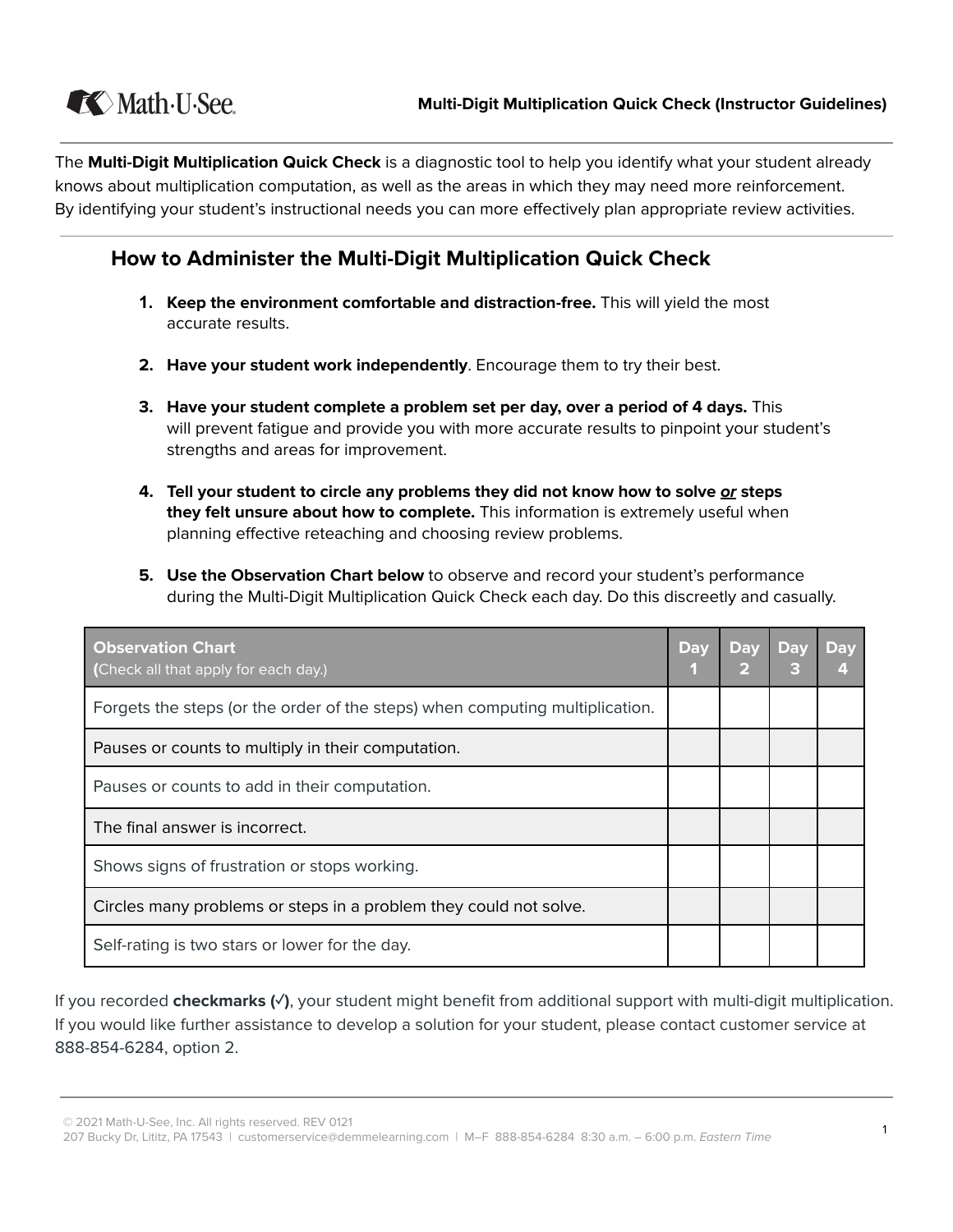#### **Answer Key**

**Dac 1**

- 1. 595
- 2. 4,370

#### **Day 2**

- 1. 1,404
- 2. 37,084

#### **Dac 3**

- 1. 205,438
- 2. 2,538,279

#### **Dac 4**

- 1. 4,247 packages
- 2. 213 rounds to 200, then multiply 200 x 4 for an estimate of 800 miles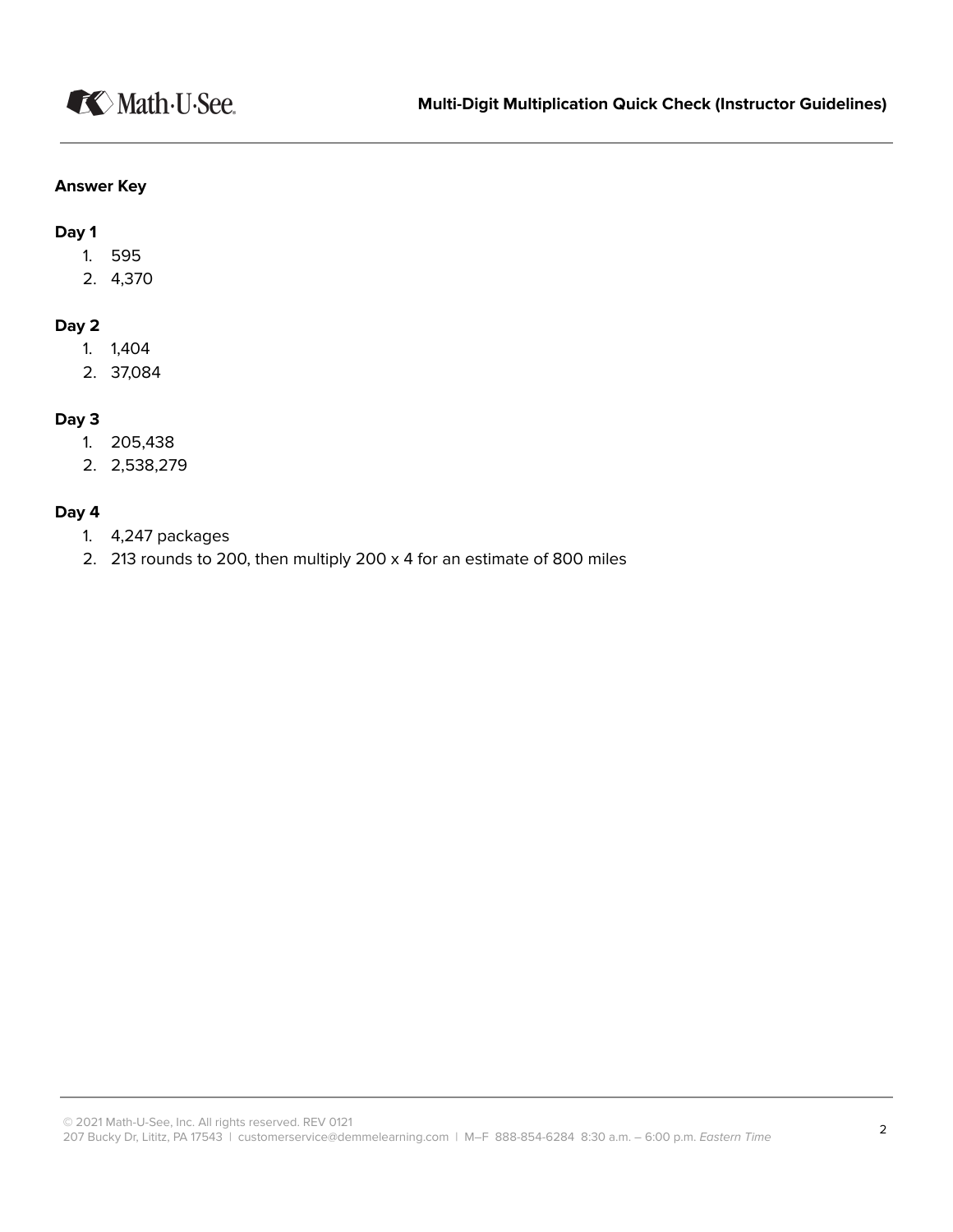# **K** Math U See.

## **Day 1**

### **Directions**

- **1.** Complete each problem to the best of your ability.
- **2.** Show all of your work.
- **3.** Circle any problems you are unsure how to solve (or finish solving).

**1) 2)** 95  $\times$  46  $\times$  7

Fill in the number of stars to show how confident you felt when completing these problems. **1 star** = **Frustrated** 2 **stars** = Not Sure 3 **stars** = Okay 4 **stars** = Confident

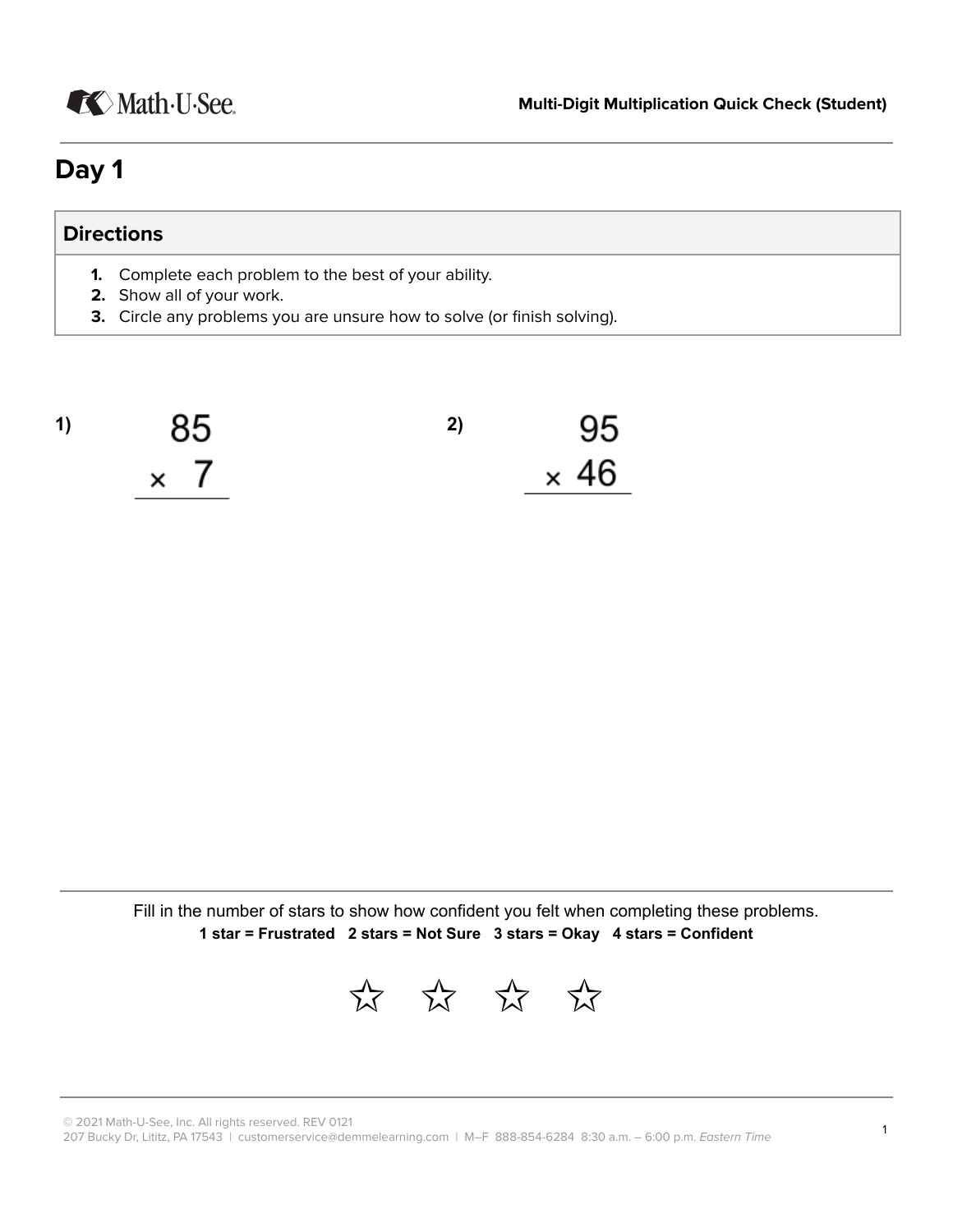

## **Day 2**

### **Directions**

- **1.** Complete each problem to the best of your ability.
- **2.** Show all of your work.
- **3.** Circle any problems you are unsure how to solve (or finish solving).



Fill in the number of stars to show how confident you felt when completing these problems. **1 star = Frustrated 2 stars = Not Sure 3 stars = Okay 4 stars = Confident** 

✩✩✩✩

 $\oslash$  2021 Math-U-See, Inc. All rights reserved. REV 0121

© 2021 Matri-0-See, fild. An rights reserved. REV OT21<br>207 Bucky Dr, Lititz, PA 17543 ∣customerservice@demmelearning.com ∣ M–F 888-854-6284 8:30 a.m. – 6:00 p.m. *Eastern Time* 2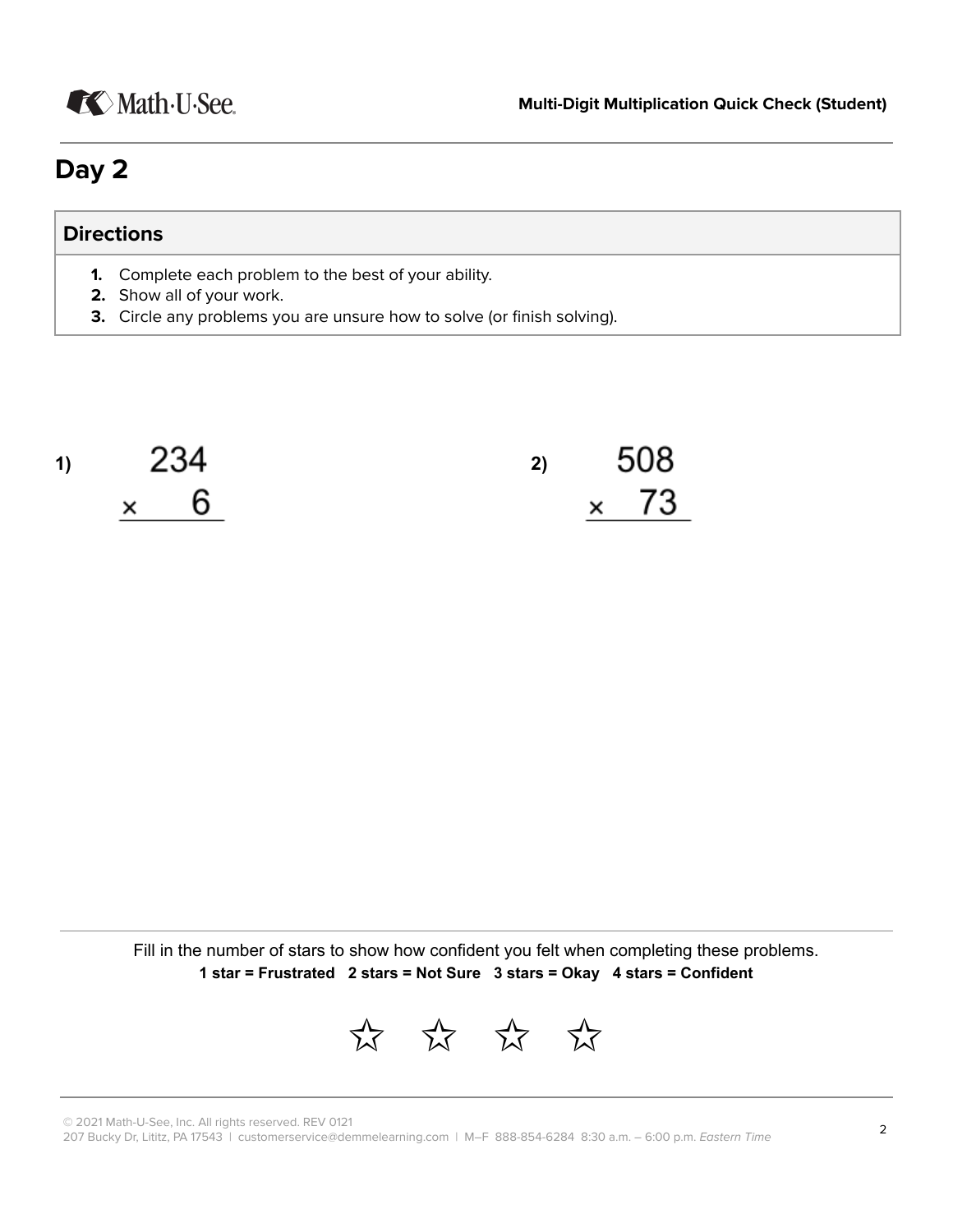

## **Dac 3**

### **Directions**

- **1.** Complete each problem to the best of your ability.
- **2.** Show all of your work.
- **3.** Circle any problems you are unsure how to solve (or finish solving).

| $\vert$ | 3,482       | 2) | 6,087 |              |  |  |
|---------|-------------|----|-------|--------------|--|--|
|         | $\times$ 59 |    |       | $\times$ 417 |  |  |

Fill in the number of stars to show how confident you felt when completing these problems. **1 star** = **Frustrated** 2 **stars** = Not Sure 3 **stars** = Okay 4 **stars** = Confident